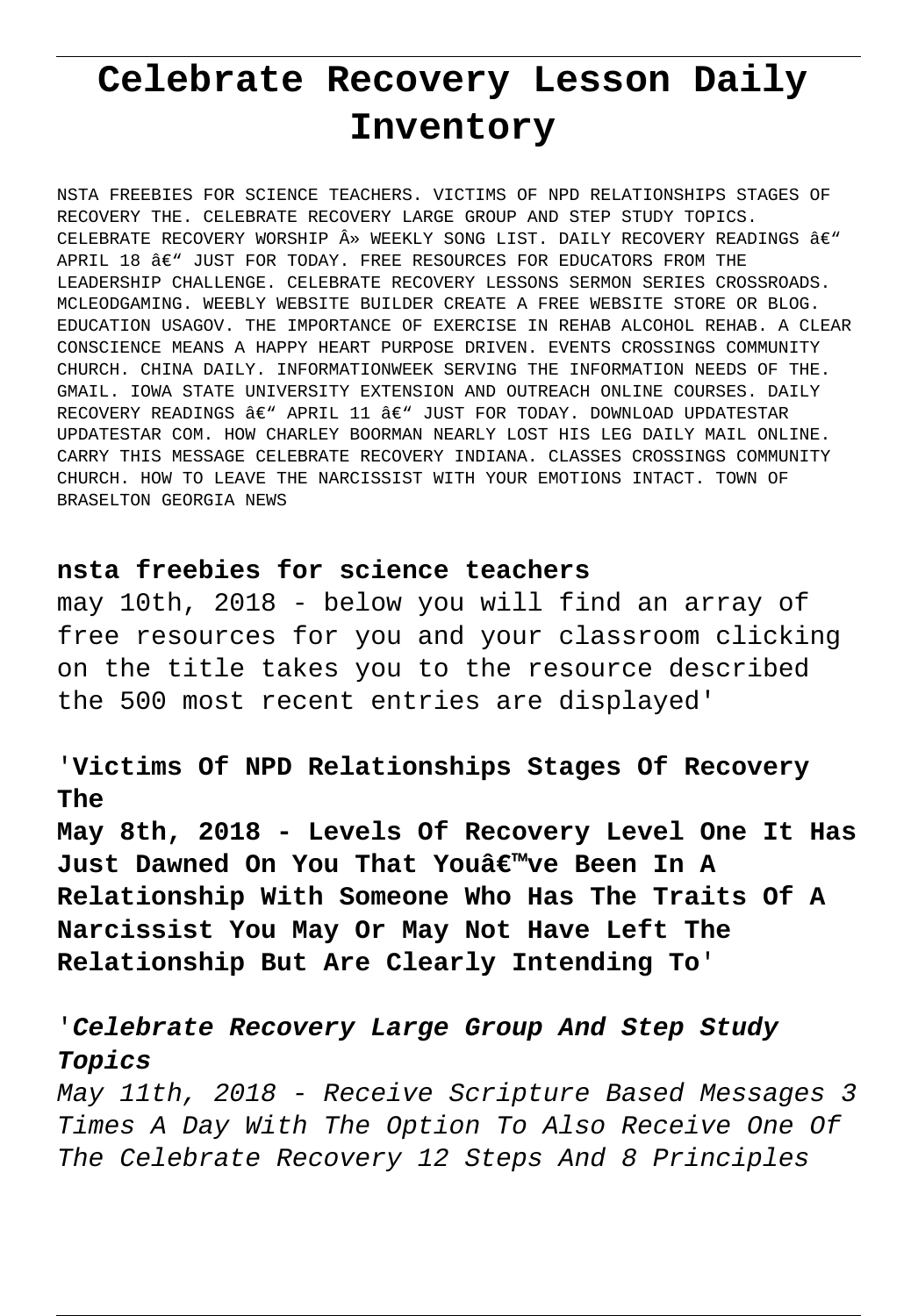Every Morning''**Celebrate Recovery Worship » Weekly Song List**

**May 7th, 2018 - RECENT SONG LIST May 4 2018 Lesson** â€" MORAL "Goodness― â€" As recorded by Vertical Worship "Your Grace Is Enough― â€<sup>w</sup> As **recorded by Celebrate Recovery Band Live Worship DVD 1 and also Chris Tomlin**'

'Daily Recovery Readings â€" April 18 â€" Just for **Today**

**May 7th, 2018 - Daily Reflections April 18 SELF HONESTY The deception of others is nearly always rooted in the deception of ourselves When we are honest with another person it confirms that we have been honest with ourselves and with God**''**FREE RESOURCES FOR EDUCATORS FROM THE LEADERSHIP CHALLENGE**

**MAY 7TH, 2018 - EXPLORE OUR ARTICLES AND RESOURCES INCLUDING ASK AN EXPERT GLOBAL LEADERSHIP STORIES LEADERSHIP REFLECTIONS THOUGHTS ON THE MODEL AND TIPS AMP TECHNIQUES**'

'**Celebrate Recovery Lessons Sermon Series Crossroads** May 11th, 2018 - Crossroads Community Church a community of ordinary people who are being renewed daily by the extraordinary grace of God'

#### '**mcleodgaming**

may 9th, 2018 - home of ssf2 yeah jam fury impossible pong more latest news

ssf2 is back at super smash con 2018'

## '**WEEBLY WEBSITE BUILDER CREATE A FREE WEBSITE STORE OR BLOG**

MAY 10TH, 2018 - WEEBLY MAKES IT SURPRISINGLY EASY TO CREATE A HIGH QUALITY WEBSITE BLOG OR ONLINE STORE OVER 40 MILLION PEOPLE USE WEEBLY TO BRING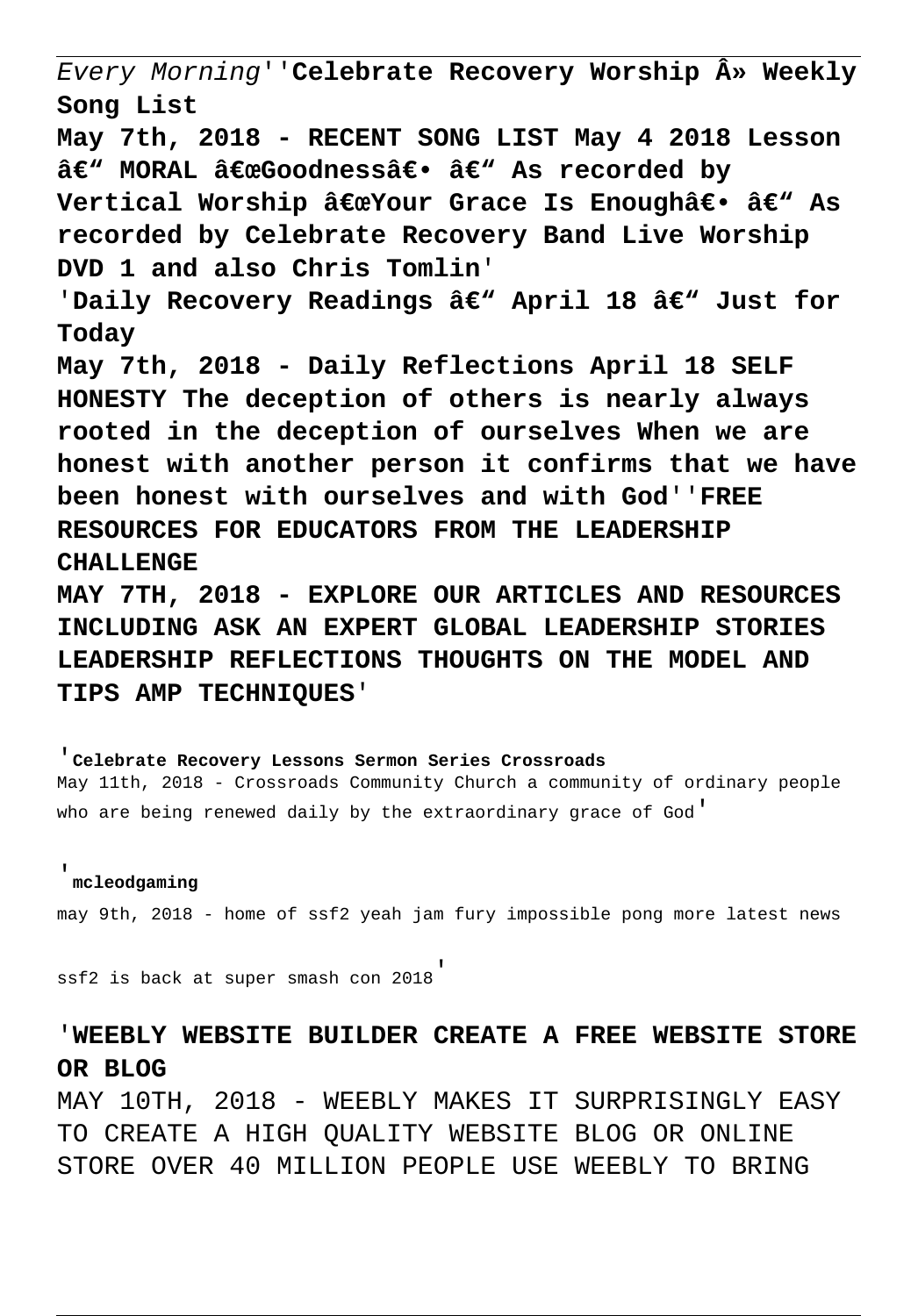THEIR UNIQUE IDEAS TO LIFE''**Education USAGov** May 10th, 2018 - Find government information on education including primary secondary and higher education''**The Importance Of Exercise In Rehab Alcohol Rehab**

May 10th, 2018 - Home Gt The Complex Nature Of Addiction And Recovery Gt The Importance Of Exercise In Rehab The Importance Of Exercise In Rehab The Habit Of Regular Exercise In Recovery When People Give Up An Addiction They Embark On An Exciting Journey''**a clear conscience means a happy heart purpose driven**

may 8th, 2018 - a daily dose of scripture encouragement and hope delivered right to your in box'

### '**Events Crossings Community Church**

May 11th, 2018 - Happy Father s Day Dads come celebrate this special day with your family'

### '**china daily**

may 10th, 2018 http www chinadaily com cn kindle 2018 05 09 content 36168435 htm schaumburg illinois if you think five straight days of lego are for the kiddie set think again''**InformationWeek serving the information needs of the**

May 10th, 2018 - InformationWeek com News analysis commentary and research

for business technology professionals''**Gmail**

**May 7th, 2018 - Gmail is email that s intuitive efficient and useful 15 GB of storage less spam and mobile access**'

'**Iowa State University Extension and Outreach**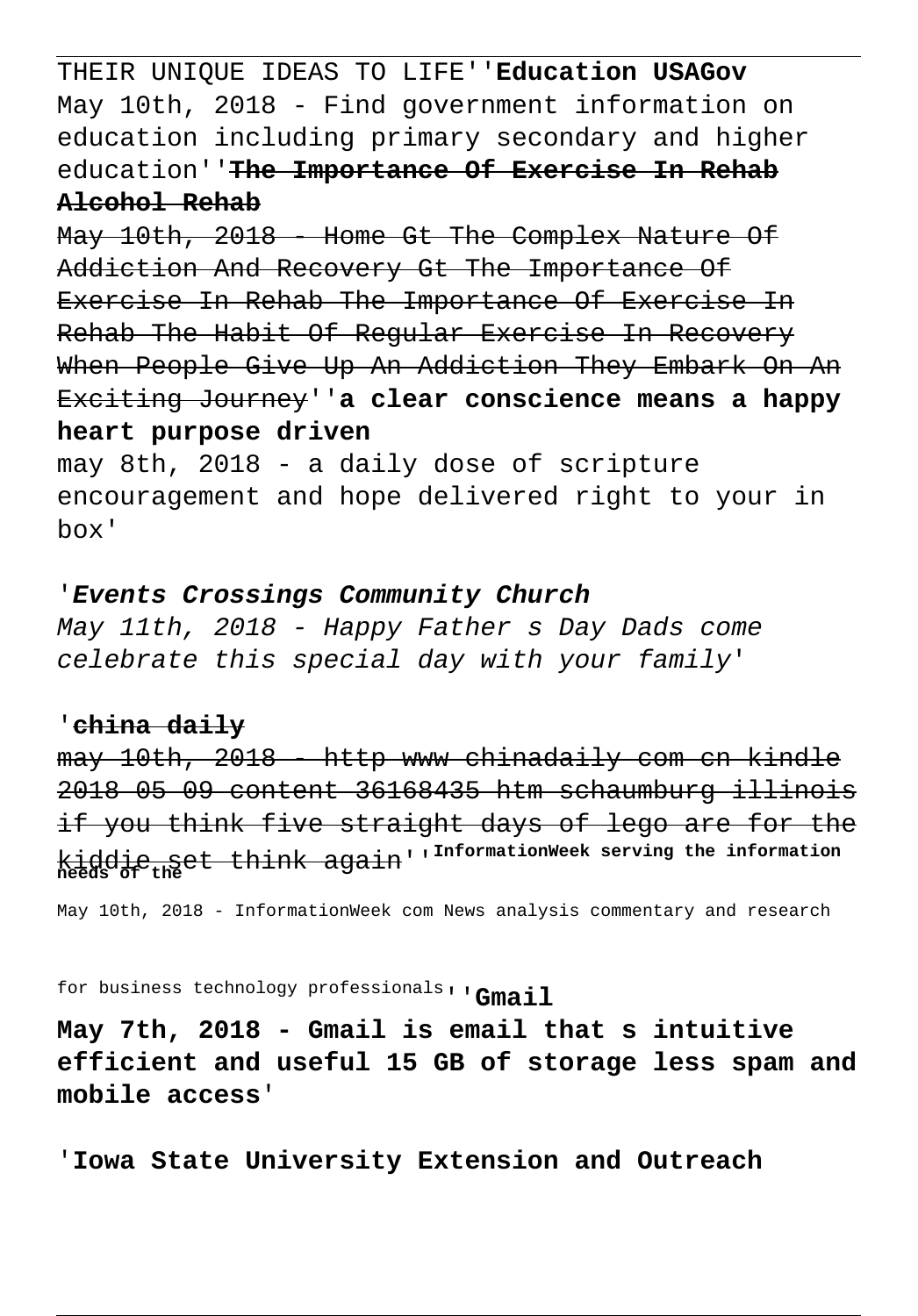**Online Courses**

**May 7th, 2018 - Volunteers can be your organization's greatest asset as they significantly increase your capacity to serve the community In this session you will explore ways to provide meaningful service opportunities for volunteers recruit volunteers with diverse skills** and interests and celebrate volunteersâ€<sup>™</sup> **Service**<sup>''</sup><sub>Daily</sub> Recovery Readings â€" April 11 â€" Just for Today May 10th, 2018 - Daily Reflections April 11 A WORD TO DROP "BLAMEâ€. To

see how erratic emotions victimized us often took a long time We could

perceive them quickly in others but only slowly in ourselves''**Download UpdateStar UpdateStar com**

**May 8th, 2018 - Download the free trial version below to get started Double click the downloaded file to install the software**'

'**How Charley Boorman nearly lost his leg Daily Mail Online**

April 30th, 2017 - Charley Boorman found a way to turn his passion into a very profitable career But last year that all changed when a horrific crash meant he very nearly lost a leg'

'**Carry This Message Celebrate Recovery Indiana May 11th, 2018 - CR Step Study Leaders Training** Step 12 â€<sup>w</sup> Carry This Message Layne Young Menâ€<sup>m</sup>s **Step Study Leader September 29 2012 Lyoung Comcast**

**Net**''**classes crossings community church**

may 10th, 2018 - crossings has groups and classes for all ages and all stages of life in oklahoma city edmond and online'